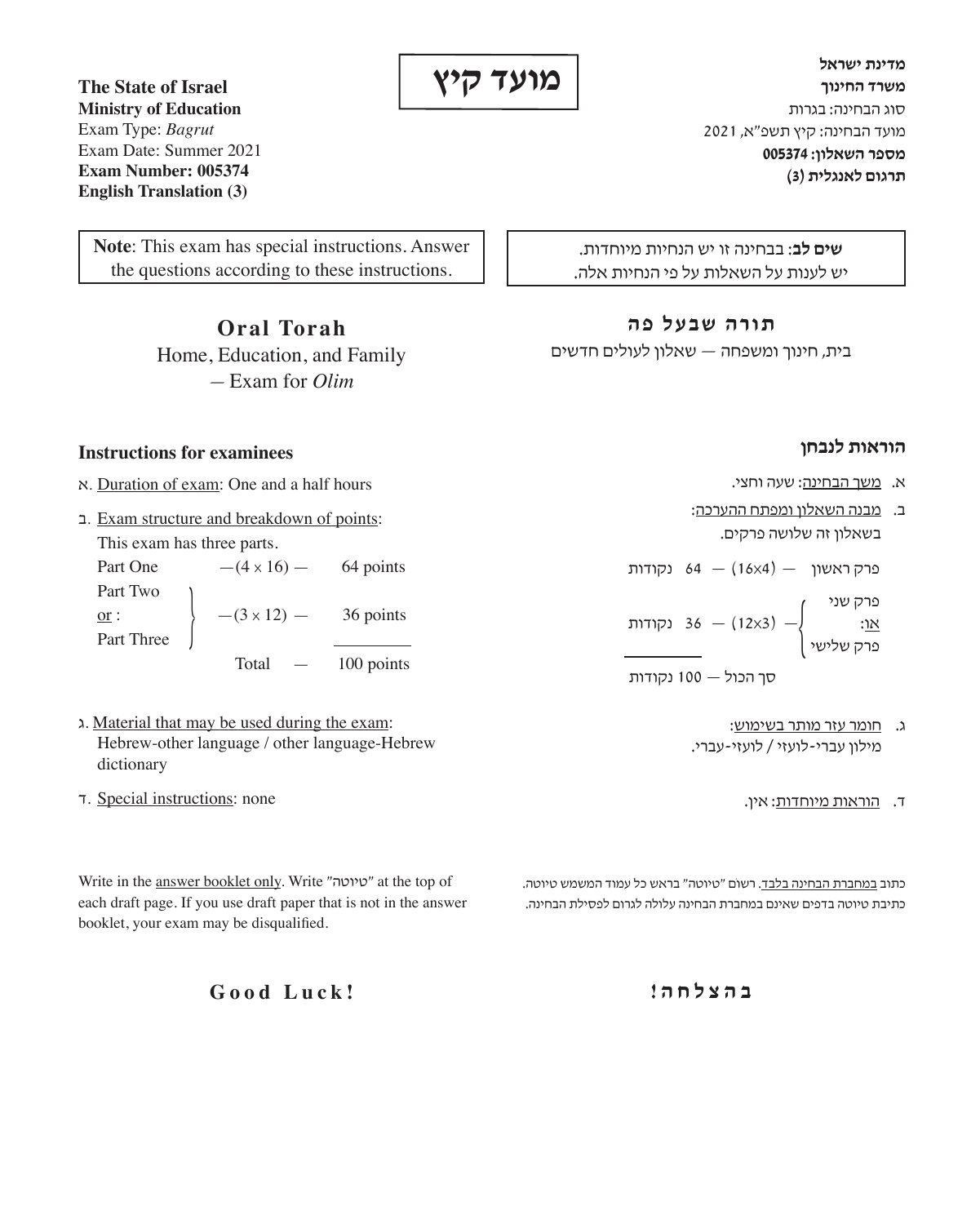# **Questions** Part One (64 points)

Answer <u>four</u> of the questions  $1-5$  (each question  $-16$  points).

- 1. "Two are better than one" ["האחד"]
	- **א.** List two things that a man and woman should check before getting married, in order to see if they are a good match. (4 points)
	- **ב.) 1 (**Rav Eliyahu Dessler quoted the following words of the Midrash: "כל שאין לו אישה... אינו אדם שלם" )בראשית רבה, י"ז, ב'( ['Anyone without a wife... is not a complete person' (*Bereshit Rabba*, 17:2)]. Explain why a man without a wife is not a complete person.
		- **(2)** Based on Rav Dessler's teachings, explain what generates love between a husband and wife, and what causes their love to fade.

(7 points)

- **ג.** According to Jewish law, a man must have a son and a daughter in order to fulfill the biblical commandment [מדאורייתא] to 'be fruitful and multiply' ["פרו ורבו"]. State what obligation the Sages added to the biblical obligation, and explain one reason for this obligation added by the Sages. (5 points)
- 2. Human Inclinations and Creation [יצר ויצירה]
	- **א.** The Gemara relates that at the beginning of the Second Temple era the Sages tried to abolish the sexual instinct [יצר העריות].
		- **(1)** What was the result of this attempt to abolish the sexual instinct?

**(2)** What can we learn from this about the importance of the sexual instinct? (6 points)

"ואהבת את ה' א-להיך בכל לבבך..." )דברים, ו', ה'( **.ב**

['and you shall love the L-rd your G-d with all your heart' (*Devarim* 6:5)]

" 'בכל לבבך' — בשני יצריך, ביצר טוב וביצר רע" (ברכות, פרק ט', משנה ה')

 ["'with all your heart'" – with both your inclinations, with your good inclination and your evil inclination" (*Berachot* 9:5)]

Explain how a person can serve G-d with his/her evil inclination. (4 points)

**"**יהודה בן תימא אומר: הווי עַז כנמר" (אבות, פרק ה', משנה כ')

['Yehudah ben Tema says: Be as strong as a leopard' (*Avot*, 5:20)]

What is difficult about this statement, and what is the answer to this difficulty? (6 points)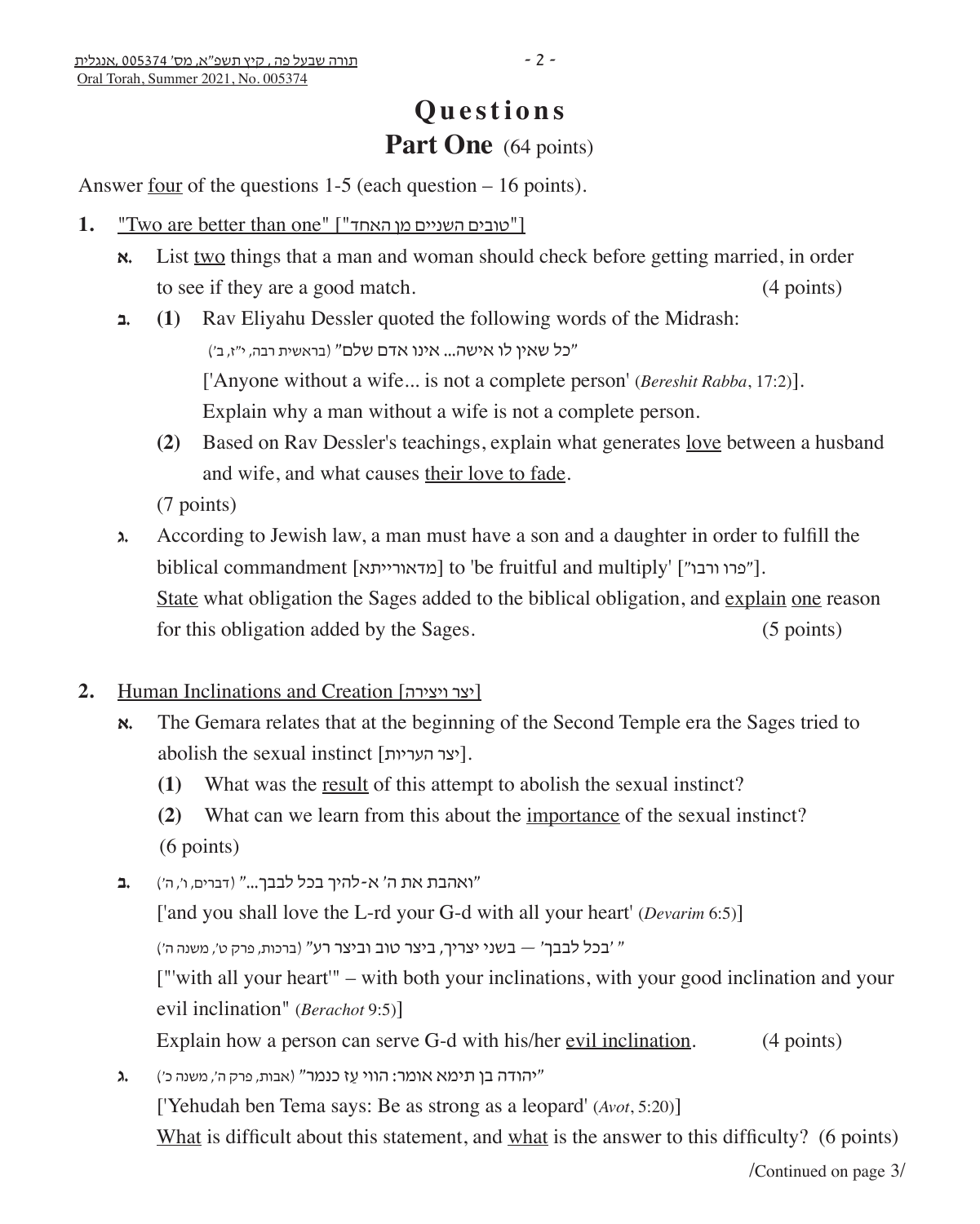# **3.** Human Inclinations and Creation [יצר ויצירה]

- **א.** According to the Rambam, it is considered a great sin to look at immodest sights [עריות].
	- **(1)** Why is it a great sin to look at immodest sights?
	- **(2)** Why might one think it is not a sin to look at immodest sights? (6 points)
- **ב.** How can one avoid looking at immodest sights? List two ways of doing this. (5 points)
- **ג.** There are several guidelines intended for men and women who spend many hours together in a mixed environment. List two of these guidelines. (5 points) (5 points)

## **4.** *Kiddushin* and *Nissuin* [ונישואין קידושין[

- **א.** The *huppah* ceremony begins with the *erusin* blessing [ברכת האירוסין].
	- **(1)** The *erusin* blessing is composed of three parts. List the theme of two of these parts.
	- "מקדש עמו ישראל על ידי חופה וקידושין" :words the with ends blessing *erusin* The**) 2(** ['who sanctifies Israel, His people, with *huppah* and *kiddushin*.']. Explain the meaning of this ending.

(7 points)

- **ב.** List two actions that the witnesses have to perform at the *kiddushin* ceremony. (4 points)
- **ג.** At what stage of the wedding is the *ketubah* customarily read out, and why is it read out a at this stage? (5 points)
- ]הסכם קדם־נישואין; עגונה] *Agunah*; Agreement Prenuptial **5.**
	- **א.** There are those who advise couples to sign a prenuptial (financial) agreement ["הסכם ממון"] or an Agreement for Mutual Respect ["הסכם ממון"] before they get married.
		- **(1)** Explain one of these agreements.
		- **(2)** What is it advisable to do before signing these agreements, and why? (9 points)
	- **ב.) 1 (**Why is it important to release women who are *agunot* from their agunah status?
		- **(2)** In recent history several historical events occurred that resulted in women becoming *agunot*.

 Name one such event, and write why it resulted in women becoming *agunot*. (7 points)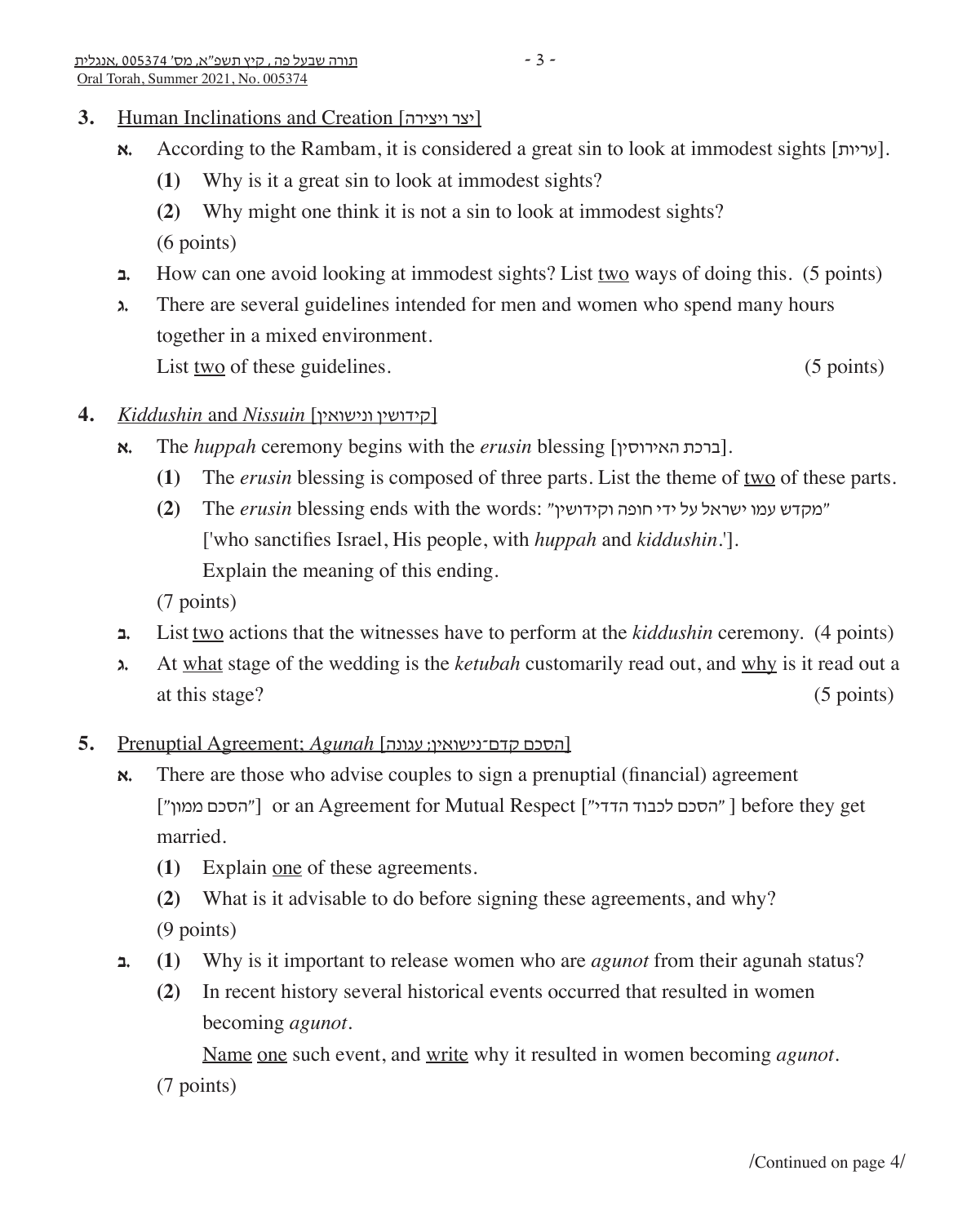Answer questions in either Part Two or Part Three, according to the material you studied.

# Part Two (36 points)

If you studied **Chapters 1-11 of the booklet**, answer three of the questions 6-10 (each question – 12 points).

- **6.** "Two are better than one" ["האחד מן השניים טובים[**"**
	- **x. (1)** According to Rav Tzvi Yehudah Kook, in what way are men and women equal?
		- **(2)** Based on the teachings of Rav Tzvi Yehudah Kook, give one difference between men and women.

(6 points)

- **ב.** Why are women exempt from the commandment to 'be fruitful and multiply' [ורבו פרו?[ Give two reasons. (6 points) (6 points)
- [מצוות עונה] *Onah* **7.**
	- **א.** What is the commandment of *onah*, and why is it called by this name? (6 points)
	- **ב.** What are two of the aims of the commandment of *onah*? (6 points)
- **8.** *Tumah* and *Taharah* [וטהרה טומאה[
	- "ואִ שה כי יזוּ ב זוֹב דמה ימים רבים" )ויקרא, ט"ו, כ"ה( **.א** In what way is the expression "רבים ימים"] "many days"] difficult, and what solution does the Midrash give to this difficulty? (7 points)
	- "הגבורה של הנער הצעיר עולה על גבורת אלכסנדר מוקדון ונפוליאון" )הרב יוסף דב הלוי סולובייצ'יק, חמש דרשות( **.ב** ['The heroism of the young man is greater than the heroism of Alexander the Great and Napoleon' (Rav Yosef Dov Halevi Soloveitchik, *Five Derashot*)]. What heroism is shown by the "young man"? (5 points)
- [כיסוי ראש] Covering Hair **9.**
	- **א**. The Gemarah relates that Kimhit [קמחית] was particularly careful about covering her hair. In what way was Kimhit careful, and what reward did Kimchit say she received for this? (6 points)
	- **ב.** How should a married woman act in her own home regarding hair covering? In your answer, discuss two situations. (6 points)

# **10.** Short Questions

Answer two of the items  $x \cdot x$  in brief (each item – 6 points).

- **א.** A man and woman who are not married to each other may be together in a room if a child aged five or more is present. Explain why.
- **ב.** A student wrote to Rav Yitzhak Hutner that he had difficulty in overcoming his evil "דע לך שבזה הינך מתדמה ]אתה דומה[ אל :replied Hutner Yitzhak Rav .]יצר הרע] inclination "הגדולים'] You should know that you are just like great people in that respect.']. Explain in what way this student was like 'great people'.
- **ג.** Give the literal meaning of the expression "סוגה בשושנים", and explain its connection with the laws of separation [דיני ההרחקות] between husband and wife. /Continued on page  $5/$